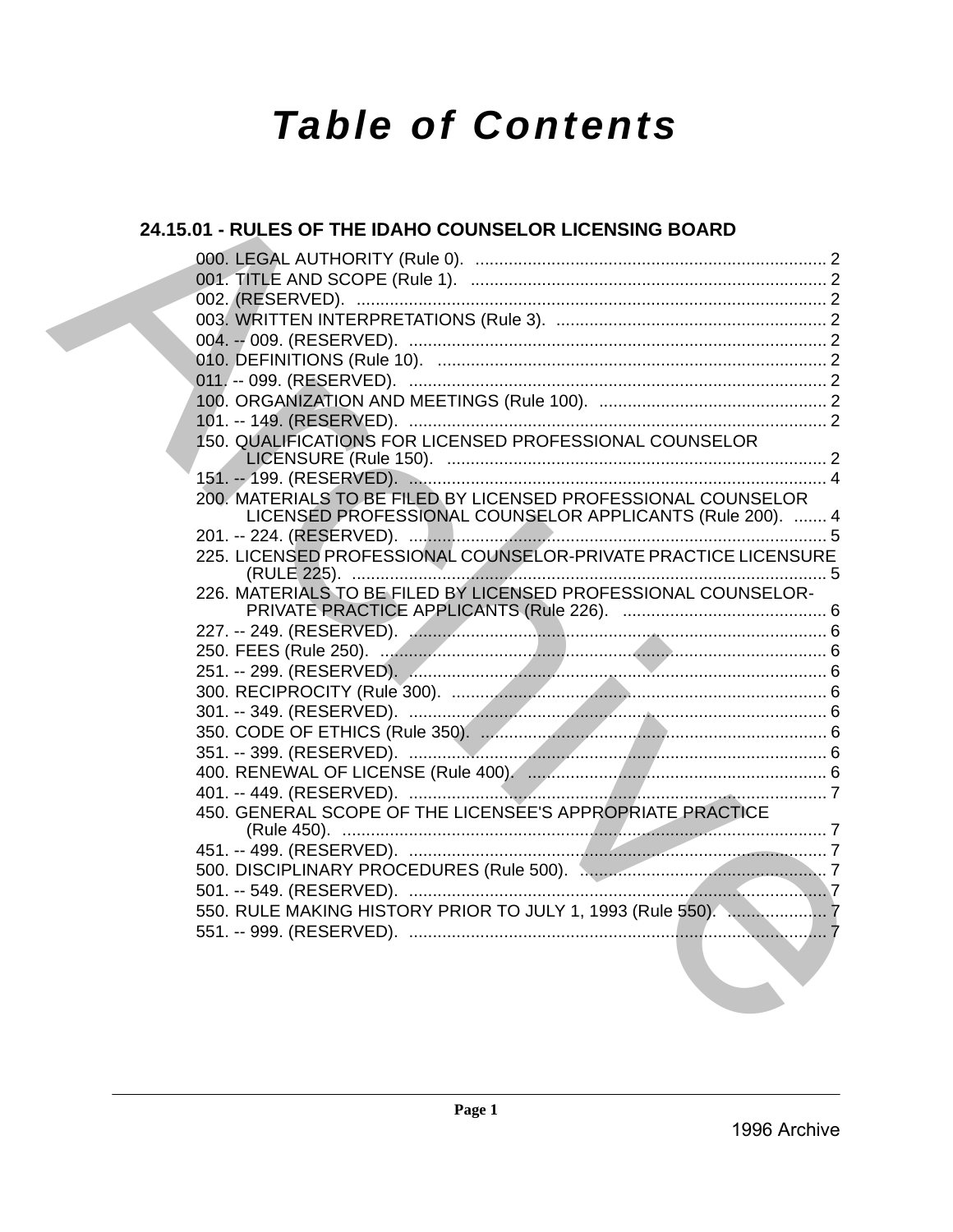

# **24.15.01 - RULES OF THE IDAHO COUNSELOR LICENSING BOARD**

### <span id="page-1-1"></span>**000. LEGAL AUTHORITY (Rule 0).**

These rules are hereby prescribed and established pursuant to the authority vested in the Idaho Counselor Licensing Board by the provisions of Section 54-3404, Idaho Code. (7-1-93)

#### <span id="page-1-2"></span>**001. TITLE AND SCOPE (Rule 1).**

These rules shall be cited as IDAPA 24, Title 15, Chapter 01, "Rules of the Idaho Counselor Licensing Board."

(7-1-93)

#### <span id="page-1-3"></span>**002. (RESERVED).**

## <span id="page-1-4"></span>**003. WRITTEN INTERPRETATIONS (Rule 3).**

The board may have written statements which pertain to the interpretation of the rules of this chapter. Such interpretations, if any, are available for public inspection and copying at cost in the main office of the Bureau of Occupational Licenses.

#### <span id="page-1-5"></span>**004. -- 009. (RESERVED).**

- <span id="page-1-6"></span>**010. DEFINITIONS (Rule 10).**
	- 01. Board. The Idaho Counselor Licensing Board as prescribed in Section 54-3401, Idaho Code. (7-1-93)

#### <span id="page-1-7"></span>**011. -- 099. (RESERVED).**

#### <span id="page-1-8"></span>**100. ORGANIZATION AND MEETINGS (Rule 100).**

Board meetings will be held on the first Tuesday of the months of February, May, and October of each year and at such other times as the Board deems necessary. (7-1-93)

## <span id="page-1-9"></span>**101. -- 149. (RESERVED).**

## <span id="page-1-10"></span>**150. QUALIFICATIONS FOR LICENSED PROFESSIONAL COUNSELOR LICENSURE (Rule 150).**

Licensure as a "licensed professional counselor" shall be restricted to persons who have successfully completed each of the following requirements: (1-12-96)T

<span id="page-1-0"></span>01. Graduate Program Requirement. A planned graduate program of sixty (60) semester hours which is primarily counseling in nature, six (6) semester hours of which are earned in an advanced counseling practicum, and including a graduate degree in a counseling field from an accredited university or college offering a graduate program in counseling. **24.15.01** • RULES OF THE IDAHO COUNSELOR LICENSING BOARD<br>
THE LAKEN ANTITUDITTY (Buthal).<br>
The smallest proposition of Scaling Harchives the method pressure of the method vertex in the fields Counseler Licensing Board<br>
T

a. A planned graduate program in a counseling field shall be defined as completion of one (1) of the following: (7-1-93)

i. A counseling program accredited or approved by the National Council for accreditation of Teacher<br>n or a counseling program listed in the Interstate List of Approved Programs; or (7-1-93) Education or a counseling program listed in the Interstate List of Approved Programs; or

ii. A counseling program approved by the Council for Accreditation of Counseling and Related nal Programs; or (7-1-93) Educational Programs; or

iii. A counseling program approved by the Council on Rehabilitation Education; or (7-1-93)

iv. A counseling program approved by the Board which shows evidence of education in the following areas: Counseling Theory, Counseling Techniques and Supervised Counseling Experience (this practicum must be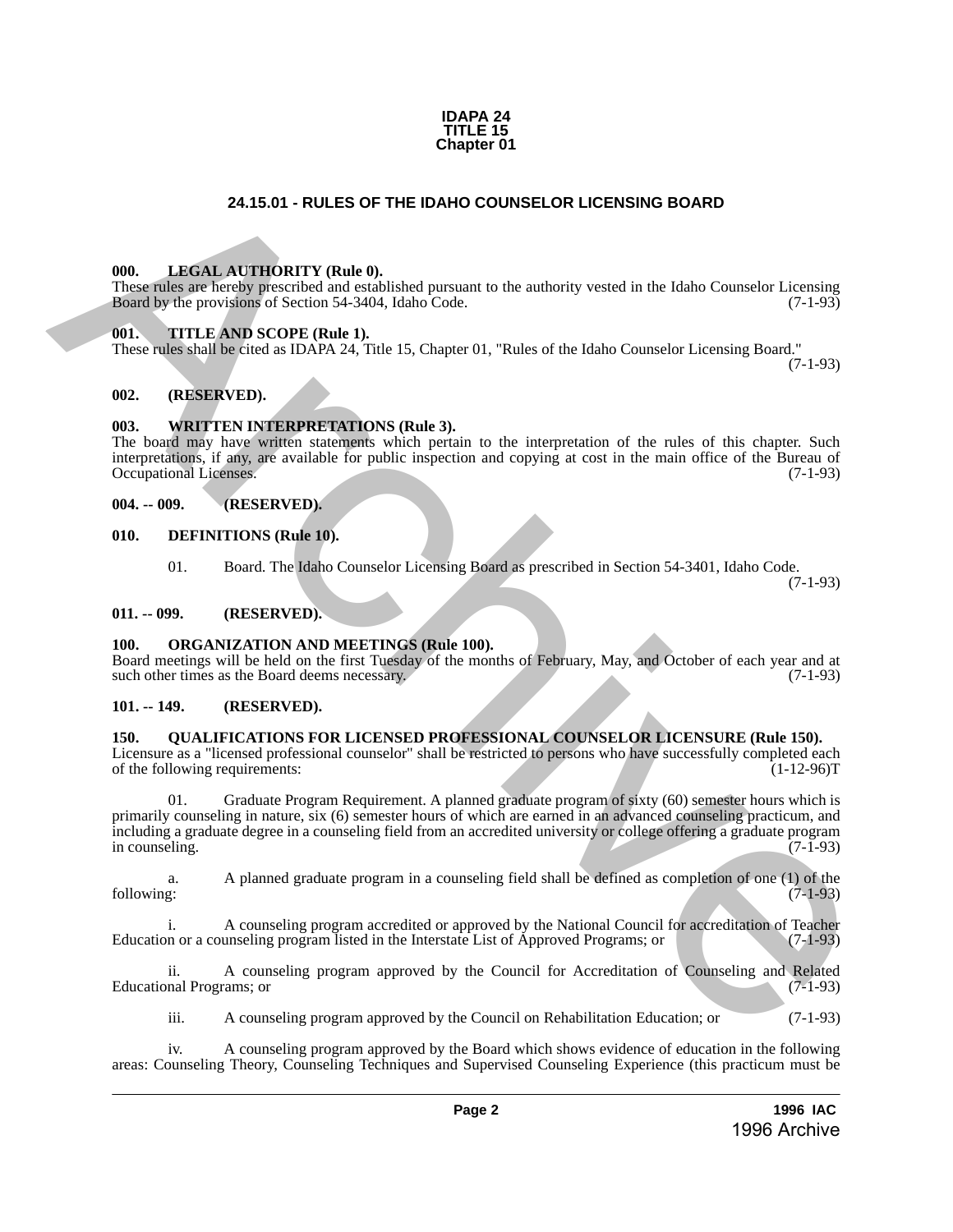### *IDAHO ADMINISTRATIVE CODE IDAPA 24.15.01* **Bureau of Occupational Licenses**

supervised at the ratio of at least one (1) hour of one-to-one supervision for every ten (10) hours of experience in the setting) and at least six (6) of the following: setting) and at least six  $(6)$  of the following:

(1) Human growth and development: Includes studies that provide a broad understanding of the nature and needs of individuals at all developmental levels. Emphasis is placed on psychological, sociological, and physiological approaches. Also included are areas such as human behavior (normal and abnormal), personality theory, and learning theory. (7-1-93) theory, and learning theory.

(2) Social and cultural foundations: Includes studies of change, ethnic groups, subcultures, changing roles of women, sexism, urban and rural societies, population patterns, cultural mores, use of leisure time, and differing life patterns. (7-1-93) differing life patterns.

(3) The helping relationship: Includes philosophic bases of the helping relationship: Consultation theory and/or an emphasis on the development of counselor and client (or consultee) self-awareness and selfunderstanding. (7-1-93)

(4) Groups: Includes theory and types of groups, as well as descriptions of group practices, methods  $\lambda$ , and facilitative skills. It includes either a supervised practice and/or a group experience. (7-1-93) dynamics, and facilitative skills. It includes either a supervised practice and/or a group experience.

Life-style and career development: Includes areas such as vocational-choice theory, relationship between career choice and life-style, sources of occupational and educational information, approaches to career decision-making processes, and career-development exploration techniques. (7-1-93) decision-making processes, and career-development exploration techniques.

Appraisal of the individual: Includes the development of a framework for understanding the individual, including methods of data gathering and interpretation, individual and group testing, case-study approaches and the study of individual differences. Ethnic, cultural, and sex factors are also considered. (7-1-9 approaches and the study of individual differences. Ethnic, cultural, and sex factors are also considered.

(7) Research and evaluation: Includes areas such as statistics, research design, and development of research and demonstration proposals. It also includes understanding legislation relating to the development of research, program development, and demonstration proposals, as well as the development and evaluation of program objectives. (7-1-93) objectives. (7-1-93)

(8) Professional orientation: Includes goals and objectives of professional counseling organizations, codes of ethics, legal consideration, standards of preparation, certification, and licensing and role of identity of counselors. (7-1-93)

b. A total of at least sixty (60) graduate semester hours or ninety (90) graduate quarter hours shall be required. (7-1-93) required. (7-1-93)

c. Advanced counseling practicum shall be practica taken at the graduate school level. (7-1-93)

d. A graduate degree shall be one of the following beyond the baccalaureate level: The master's degree, the educational specialist certificate or degree, or the doctor's degree. (7-1-93)

An accredited university or college shall be a college or university accredited by one (1) of the following: the Middle States Association of Colleges and Secondary Schools, the New England State Association of Colleges and Secondary Schools, the North Central Association of Colleges and Secondary Schools, the Northwest Association of Colleges and Secondary Schools, the Southern Association of Colleges and Secondary Schools, or the Western College Association. supervised in the subtract at lead one (1) theoretic at lead one (1) boxin of experiments (3). The subsection of the subsection of the subsection of the subsection of the subsection of the subsection of the subsection of

02. Supervised Experience Requirement. One thousand (1,000) hours of supervised experience in counseling acceptable to the Board. (7-1-93)

a. One thousand (1,000) hours is defined as one thousand (1,000) clock hours of experience working in a counseling setting. Supervised experience in practica and/or internships taken at the graduate level may be utilized. The supervised experience shall include a minimum of one hour of face-to-face consultation with the supervisor for every twenty (20) hours of job/internship experience. (As stated under Subsection 150.01.a.iv.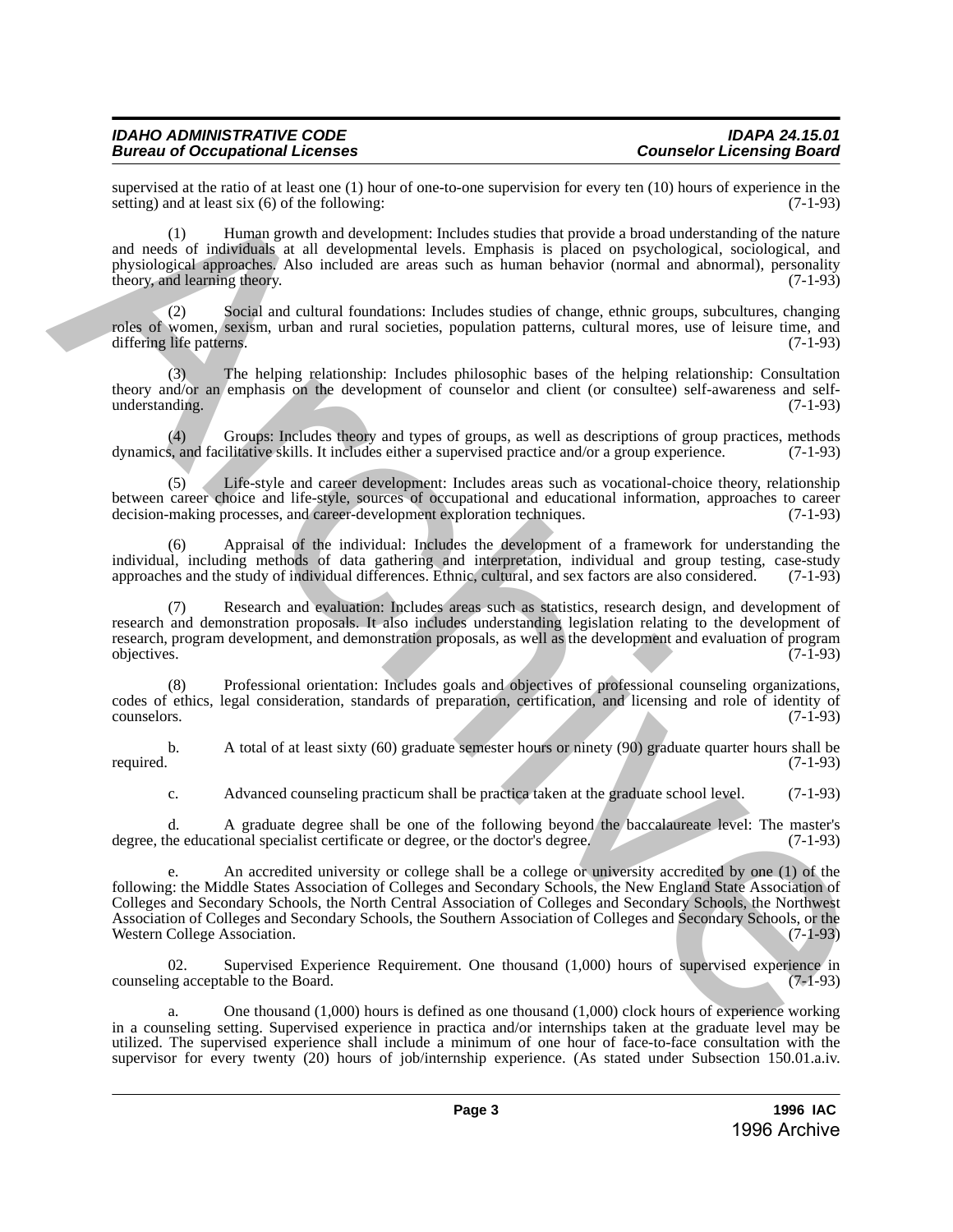| <b>IDAHO ADMINISTRATIVE CODE</b>       | <b>IDAPA 24.15.01</b>            |
|----------------------------------------|----------------------------------|
| <b>Bureau of Occupational Licenses</b> | <b>Counselor Licensing Board</b> |

counseling practicum experience as opposed to job or internship experience shall be supervised at a ratio of one (1) hour of supervision for every ten  $(10)$  hours in the settings.) For example:

i. A person in a twenty (20) hour per week job/internship who is receiving one (1) hour of individual supervision each week would accumulate one thousand (1,000) supervised hours in fifty (50) weeks to equal the twenty to one  $(20/1)$  ratio.  $(7-1-93)$ 

ii. A person in a forty (40) hour per week setting with one (1) hour of supervision per week would still require fifty  $(50)$  weeks to equal the twenty to one  $(20/1)$  ratio.  $(7-1-93)$ 

iii. A person in a forty (40) hour per week setting with two (2) hours of supervision per week would accumulate the one thousand (1,000) hours at the twenty to one (20/1) supervision ratio in twenty-five (25) weeks. (7-1-93)

b. The supervision must be provided by a qualified counselor educator as a part of a planned graduate program or by a person who holds a graduate degree beyond the baccalaureate level who is certified and/or licensed as a counselor, social worker, psychologist, or psychiatrist. Supervision by an administrative superior who is not in a counseling related profession is not acceptable to the Board. Supervision by a professional counseling peer, however, may be acceptable to the Board if the peer/supervisory relationship includes the same controls and procedures expected in an internship setting. (See Subsection 150.02.a.) For example, the relationship should include the staffing of cases, the critiquing of counseling tapes and this supervision must be conducted in a formal, professional, consistent manner on a regularly scheduled basis. Effective July 1 1988, the supervision must be provided by a Licensed Professional Counselor licensed by the state of Idaho; if the applicant's supervision was provided in another state, it must have been provided by a counseling professional licensed by that state, provided the requirements for licensure in that state are substantially equivalent to the requirements of Title 54, Chapter 34, Idaho Code. (7-1-93) consisting practices are presentation of the term of the presentation (and the supervised in a relive of the supervised in the supervised in the supervised of the supervised of the supervised of the supervised of the supe

Experience in counseling is defined as assisting individuals or groups, through the counseling relationship, to develop an understanding of personal problems, to define goals, and to plan action reflecting interests, abilities, aptitudes, and needs as related to persona-social concerns, educational progress, and occupations and careers. Counseling experience may include the use of appraisal instruments, referral activities, and research findings.  $(7-1-93)$ 

| Examination.                              |  | $(7-1-93)$ |
|-------------------------------------------|--|------------|
| The Board requires a written examination. |  | $(7-1-93)$ |

b. Completion of the examination will not be required until the applicant meets the requirements presented in Subsections 150.01 and 151.02. However, an applicant may take the examination earlier if he desires.

| The examination will be conducted at a time and place specified by the Board. | $(7-1-93)$ |
|-------------------------------------------------------------------------------|------------|
| Successful performance on the examination will be established by the Board.   | $(7-1-93)$ |

e. The first time the examination is failed the applicant may take it again the next time it is given upon application and payment of fees. If the examination has been failed twice, the individual must wait at least one (1) year before taking it a third time. The individual must wait at least one year and petition the Board for approval to take the examination the fourth time. The petition shall include evidence satisfactory to the Board that the applicant has taken additional study in the field of Counseling before approval will be granted.  $(7-1-93)$ 

### <span id="page-3-0"></span>**151. -- 199. (RESERVED).**

#### <span id="page-3-1"></span>**200. MATERIALS TO BE FILED BY LICENSED PROFESSIONAL COUNSELOR LICENSED PROFESSIONAL COUNSELOR APPLICANTS (Rule 200).** Each applicant must: (1-12-96)T

(7-1-93)

01. Complete an Application. Complete an application upon a form prescribed by the Counselor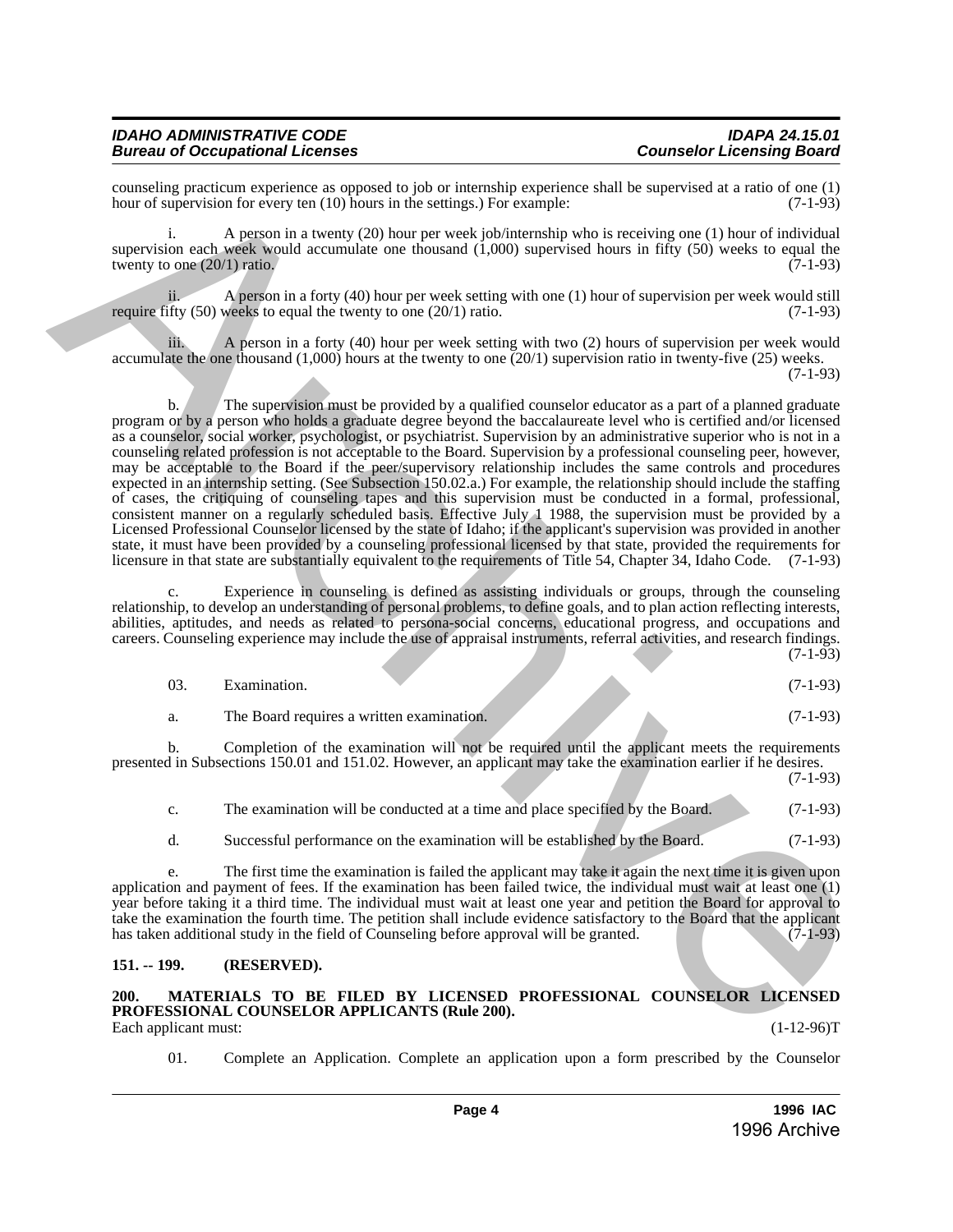### *IDAHO ADMINISTRATIVE CODE IDAPA 24.15.01* **Bureau of Occupational Licenses**

Licensing Board. (7-1-93)

02. Verify Counseling Program. Verify counseling program identified in application with official graduate transcripts sent by college(s) to Board. (7-1-93)

03. Submit Verification of Supervised Experience. Submit verification of supervised experience upon prescribed by the Board. (7-1-93) the form prescribed by the Board.

04. Submit Application Fee. Submit a non-refundable application fee of seventy-five dollars (\$75).

(7-1-93)

# <span id="page-4-0"></span>**201. -- 224. (RESERVED).**

# <span id="page-4-1"></span>**225. LICENSED PROFESSIONAL COUNSELOR-PRIVATE PRACTICE LICENSURE (RULE 225).**

The following requirements must be met for licensed professional counselor-private practice licensure (1-12-96)T

01. Private Practice Specialty Licensure. Applicants applying for private practice specialty licensure prior to January 1, 1998, must meet the criterion of having provided two thousand (2,000) hours of direct client contact since being licensed as a licensed professional counselor. Additionally, applicants must: (1-12-96)T 1 i.e.wising Brunch, Versidenty, Program, Verify votenschip program identified in application with disturbation<br>
gradoute consideration of the Bostic Considered Experience. Submit verification of supervised experience app

a. Hold a current Idaho Licensed Professional Counselor License; (1-12-96)T

b. Document direct client contact by providing verification and/or practice records indicating hours of ng; and (1-12-96) counseling; and

c. Document proficiency in Diagnostic Evaluation by providing verification of successful completion ate course or other training/experience equivalent to a college course acceptable to the board. (1-12-96)T of graduate course or other training/experience equivalent to a college course acceptable to the board.

02. Other Requirements. After January 1, 1998 the following requirements must be met: (1-12-96)T

a. Hold a current Idaho licensed professional counselor license and (1-12-96)T

b. Document two thousand (2,000) hours of supervised experience accumulated over a two (2) year iter licensure. (1-12-96) period after licensure.

i. A Licensed Professional Counselor-Private Practice must provide at least one thousand (1,000) hours of the supervised experience requirement; the remainder of the supervision may be provided by Psychiatrists, Counseling/Clinical Psychologists and/or Certified Social Workers-Private and Independent Practice. (1-12-9 Counseling/Clinical Psychologists and/or Certified Social Workers-Private and Independent Practice.

ii. The ratio for supervision will consist of one (1) hour of face-to-face, one-on-one supervision to rty (30) hours of direct client contact. (1-12-96) every thirty  $(30)$  hours of direct client contact.

Document proficiency in Diagnostic Evaluation by providing verification of successful completion<br>e or other training/experience equivalent to a college course acceptable to the board. (1-12-96) of graduate course or other training/experience equivalent to a college course acceptable to the board.

03. Supervisors. A supervisor may supervise no more than three (3) licensed professional counselors at any one time.  $(1-12-96)T$ any one time. (1-12-96)T

04. Continuing Educations. Twenty (20) contact hours of continuing education, per year is required to Licensed Professional Counselor - Private Practice license. renew a Licensed Professional Counselor - Private Practice license.

a. Documentation must be copies of verification from providers, transcripts, or certificates acceptable to the board. (1-12-96) to the board.  $(1-12-96)T$ 

b. Continuing education requirement shall begin upon the second renewal of the licensed professional counselor-private practice license. Prior to renewal, documentation of the continuing education credits must be provided along with the renewal application. (1-12-96) provided along with the renewal application.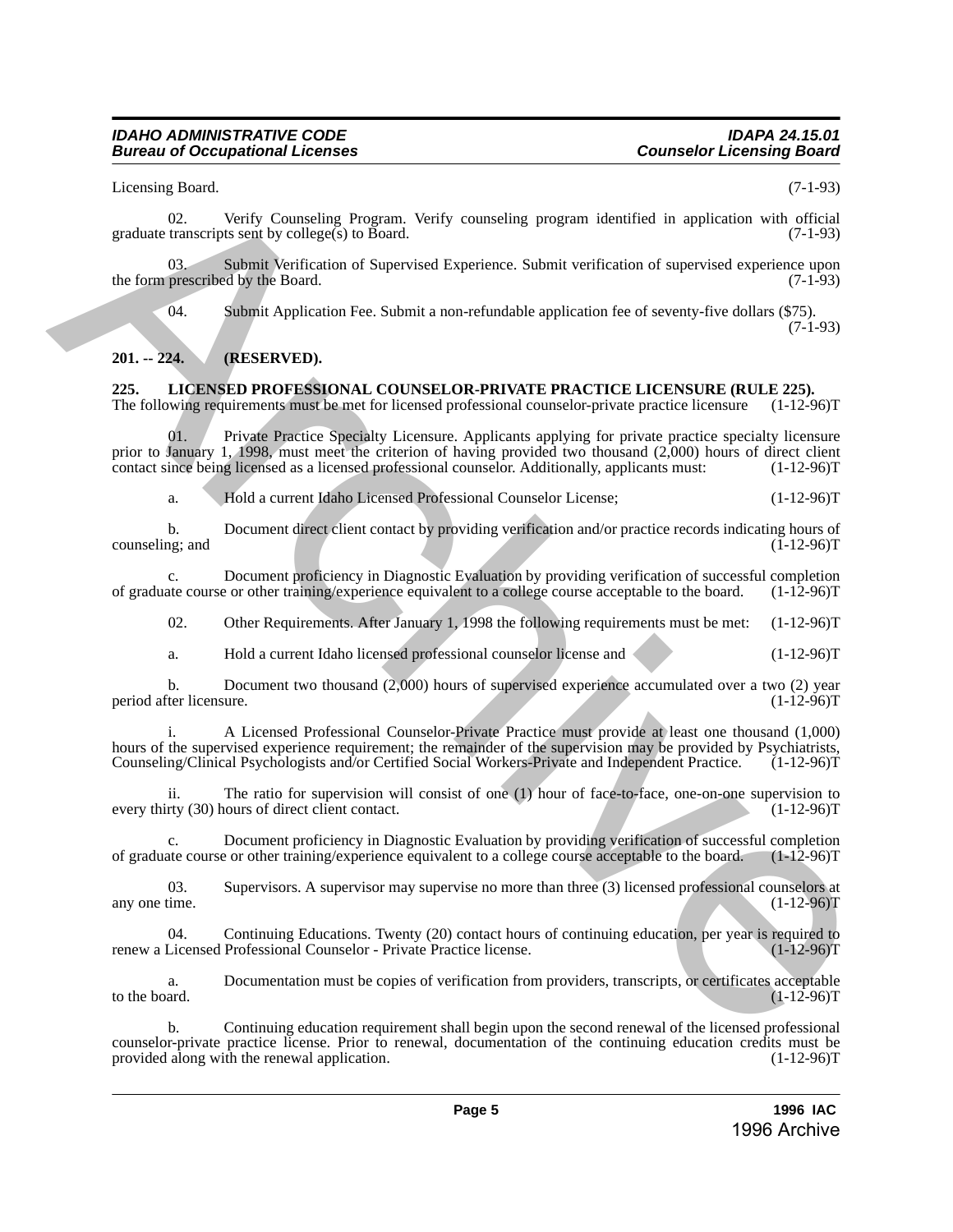#### <span id="page-5-0"></span>**226. MATERIALS TO BE FILED BY LICENSED PROFESSIONAL COUNSELOR-PRIVATE PRACTICE APPLICANTS (Rule 226).** Each applicant must: (1-12-96)T (1-12-96)T

01. Complete an Application. Complete an application upon a form prescribed by the Counselor g Board.  $(1-12-96)T$ Licensing Board.

02. Submit Verification of Supervised Experience. Submit verification of supervised experience upon prescribed by the Board. (1-12-96)T the form prescribed by the Board.

03. Submit Application Fee. Submit a non-refundable application fee of twenty-five dollars (\$25).  $(1-12-96)T$ 

# <span id="page-5-1"></span>**227. -- 249. (RESERVED).**

# <span id="page-5-2"></span>**250. FEES (Rule 250).**

| 01. | Application Fee. Application fee:                              | $(1-12-96)T$ |
|-----|----------------------------------------------------------------|--------------|
|     | Licensed Professional Counselor - Seventy-five dollars (\$75). | $(1-12-96)T$ |

b. Licensed Professional Counselor-Private Practice seventy-five dollars (\$75). (1-12-96)T

02. Licensed Professional Counselor Examination or Reexamination Fee. Licensed Professional Counselor examination or reexamination fee - Fifty dollars  $(\$50)$ . (1-12-96)T

| -03.<br>Original License Fee. Original License fee: | $(1-12-96)T$ |
|-----------------------------------------------------|--------------|
|-----------------------------------------------------|--------------|

- a. Licensed Professional Counselor Seventy-five dollars (\$75). (1-12-96)T
- b. Licensed Professional Counselor-Private Practice Twenty dollars (\$20) (1-12-96)T

04. Annual Renewal Fee. Annual Renewal fee for Licensed Professional Counselor and Licensed panal Counselor-Private Practice - Sixty dollars (\$60). (1-12-96) Professional Counselor-Private Practice - Sixty dollars (\$60).

05. Fees are Non-refundable. All fees are non-refundable. (7-1-93)

# <span id="page-5-3"></span>**251. -- 299. (RESERVED).**

# <span id="page-5-4"></span>**300. RECIPROCITY (Rule 300).**

An applicant who is in possession of a valid counseling license from another state must apply following the procedures listed under Section 200 except that Subsections 200.02 and 200.03 may be verified from documents received from the other state. An applicant who is licensed in another state, however, must meet the qualifications for license. (See Section 150). (7-1-93) license. (See Section 150). **226.** WATERIMAN TO HE 211420) BY LICENSIOD PROFESSION 11. COUNSELABERPHYPATE:<br>
TRACTICE APPLICANTS (Rule 26).<br>
The spin stress of Application Complete an application upon a form procedure by the Control of the spin stres

# <span id="page-5-5"></span>**301. -- 349. (RESERVED).**

# <span id="page-5-6"></span>**350. CODE OF ETHICS (Rule 350).**

The Board adopts the American Association for Counseling and Development (AACD) Code of Ethics as the same may be modified or amended. All applicants will receive a copy of the AACD Code of Ethics. All licensees will be required to adhere to the AACD Code of Ethics. (7-1-93) required to adhere to the AACD Code of Ethics.

# <span id="page-5-7"></span>**351. -- 399. (RESERVED).**

# <span id="page-5-8"></span>**400. RENEWAL OF LICENSE (Rule 400).**

Each licensed counselor must renew his license prior to July 1 of each year or the license will be cancelled. Cancelled licenses may be reinstated in accordance with the requirements of Section 67-2614, Idaho Code. (1-12-9 licenses may be reinstated in accordance with the requirements of Section 67-2614, Idaho Code.